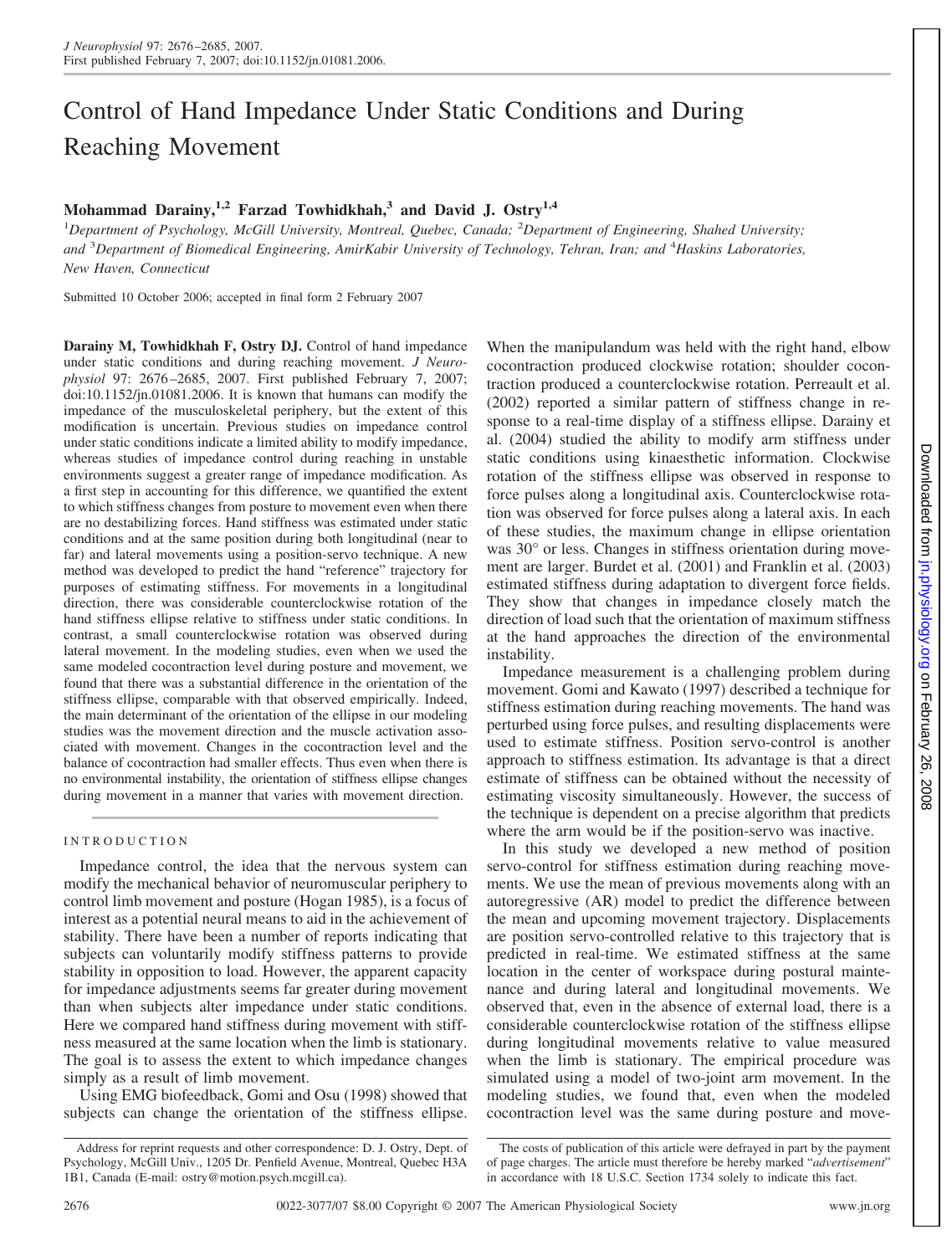ment, there was a rotation of the hand stiffness ellipse that was comparable to that observed empirically. This suggests that, even in the absence of destabilizing loads, there is a change in ellipse orientation during movement that varies with movement direction and is thus presumably related to the forces that transport the limb.

# **METHODS**

### *Subjects and apparatus*

Six right-handed subjects, between 19 and 31 yr of age, participated in this study. The subjects were seated in front of a two degree-offreedom robotic arm and held the handle with their right hand (Fig. 1). Joint angles were measured with optical encoders in the robot arm (Gurley Precision Instruments). Force signals were measured with a force-torque sensor (ATI Industrial Automation) that was mounted just above the handle of the manipulandum. Visual feedback of subject's arm was provided during all phases of experiment. The subject's arm was supported against the gravity by an air-sled. Shoulder movement was restricted by a harness, and the wrist was braced. A computer monitor was placed in front of subject. During the estimation of stiffness under static conditions, a 15-mm red circle in the middle of monitor represented the target location and a 10-mm yellow circle specified hand position. During reaching movements, 15-mm white circles were used to represent the movement start and endpoints; subjects' hand position was represented by a 10-mm green circle.

#### *Estimation of stiffness under static conditions*

Subjects were placed in a standard position such that the elbow angle was 90° and the shoulder angle was 45°. Subjects were required to place the hand in the middle of the target zone and to remain on target. Subjects were instructed not to intervene in any manner.

We used position servo-control to estimate stiffness (Darainy et al. 2004). The amplitude of the displacement was 10 mm (mean actual displacement was  $9.9 \pm 0.1$  mm) and hold phase of the displacement was 200 ms. The displacement was ramped on (and off) over 100 ms to give a total duration of 400 ms for the displacement. The subject's hand was randomly displaced in each of eight directions, and restoring



FIG. 1. Experimental setup. Hand stiffness was measured at the center of workspace under static conditions and during longitudinal and lateral movements.

forces and displacements were recorded. During servo-displacement, stiffness and damping of the manipulandum were 6,000 N/m and 450 N.s/m, respectively. Visual feedback of hand was frozen during this displacement. Before each displacement, the subject's hand had to be within the target zone, and hand velocity had to be  $\leq 1$  mm/s. Once these conditions were satisfied, a measurement was initiated at a randomly selected time between 0.5 and 1.5 s. Position and force data from the 50 ms preceding the measurement displacement and from the final 50 ms of the hold phase (250 ms from the start of the position servo interval) were used to estimate stiffness. Thirty-two trials (4 trials in each of 8 directions) were recorded for stiffness estimation under static conditions.

# *Estimation of stiffness during movement*

Subjects were tested in two experimental conditions (near to far and left to right movements) over three sessions: one for familiarization and one each for the two experimental conditions. In each session, subjects were instructed to make 35-cm movements to a 15-mm target. Subjects were trained to produce movements of  $1,200 \pm 50$  ms and were asked to move as straight as possible. Visual feedback on movement duration was provided. The actual average movement duration was  $1,210 \pm 90$  ms. Each experimental block involved 80 trials in a single direction. In the familiarization session, four blocks of trials were run without any perturbations (2 blocks in each direction). One further block of practice trials included servo-displacements like those used for estimation of stiffness under static conditions. The displacements were interspersed randomly in 20% of trials, and subjects were instructed not to intervene.

In each of two sessions, arm stiffness was estimated for a single direction of movement. Each session consisted of a practice block and then one block of experimental trials under no-perturbation conditions and three blocks of 80 trials each in which 10-mm displacements were interspersed in 20% of trials. The no-perturbation block was used to calculate the mean trajectory and the AR model of trial-to-trial variation in position, velocity, and force signals. The task was designed such that the servo-displacement occurred at the same position in the center of the workspace as that used to estimate stiffness during static conditions. Specifically, the servo-displacement was initiated 10 cm from the start of movement. As in the static condition, the servo was ramped on and off over 100 ms, and there was a 200-ms hold phase. The final 50 ms of hold phase was centered at the point used for stiffness estimation under static conditions. Before and after the position-servo interval, the hand moved freely, and no perturbations or force caused by the robot were applied in any way. The actual position of the hand in the middle of measurement interval averaged  $[-0.004 \pm 0.001, 0.0247 \pm 0.003 \text{ m}]$  in robot coordinates. Tests for stiffness under static conditions were conducted with a target position at [0, 0.025 m].

Measures of displacement and restoring force that were used for stiffness estimation were obtained in a 50-ms window starting 250 ms after the onset of the position-servo. Figure 2 gives representative examples of variation during this interval in position and force measurements (mean  $\pm$  SD) during longitudinal movements in which lateral perturbations are applied in both directions. To assess the possibility of voluntary intervention, we examined variability in position, velocity, and restoring force during the 50-ms interval used for stiffness estimation. The assumption was that voluntary intervention during the measurement interval would be reflected in an increase in variation because of the subject's response to the servo position displacement. For purposes of comparison, we first examined variability during the interval in no-perturbation movements that corresponded to the period of servo-displacement during perturbation trials. During this interval, the mean change in position, velocity, and force (as reflected by the average of SD) was 4.4 mm, 2.9 mm/s, and 0.1 N, respectively (averaged over movements in *X* and *Y*). When the limb was displaced under servo-control, average changes in position, ve-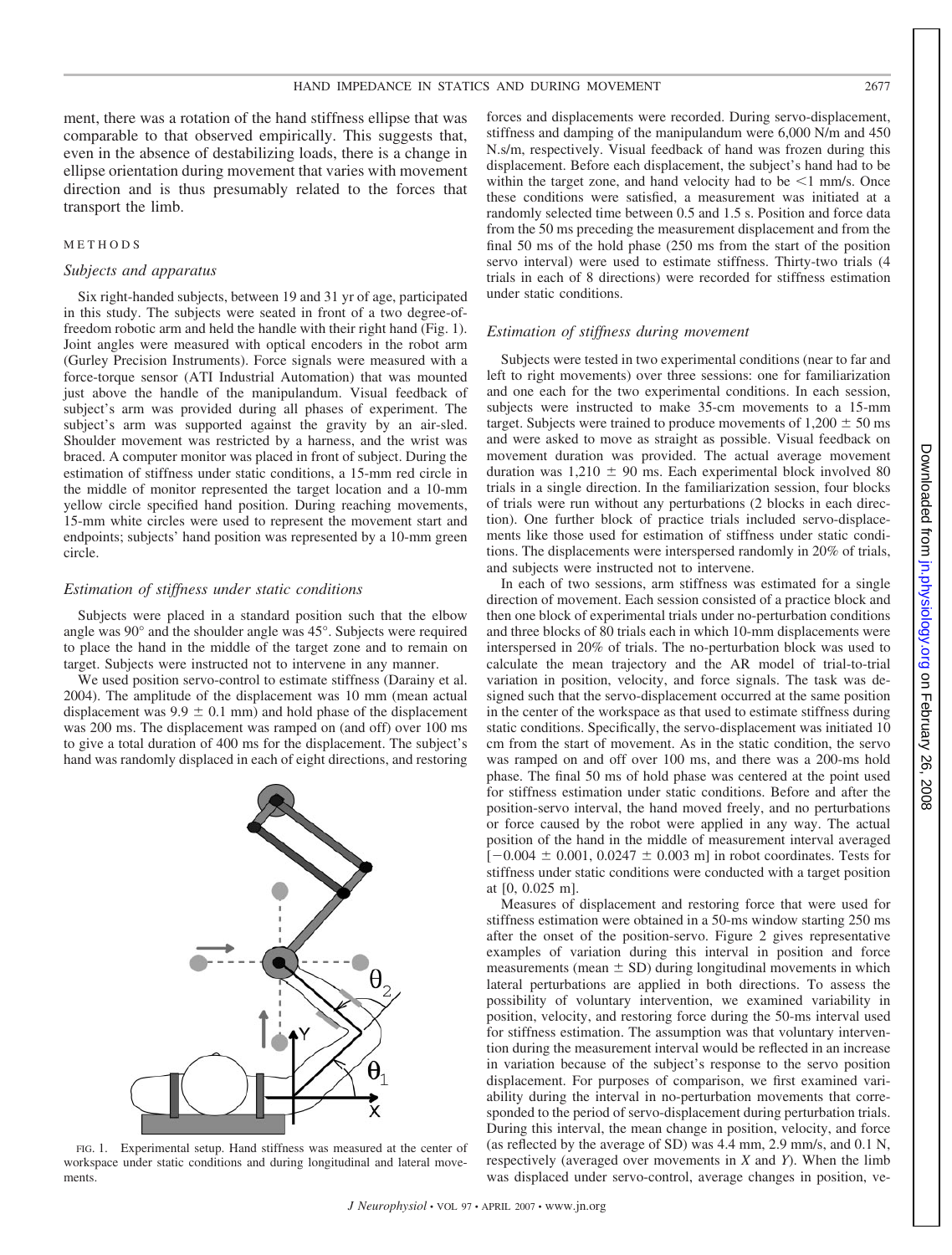

FIG. 2. Representative example of position servo displacement and measured restoring force. Movement was in longitudinal direction (*Y*); position servo acted orthogonal to direction of movement (perturbations in opposing lateral directions are shown in *left* and *right panels*). Vertical gray bar indicates interval during which estimates of stiffness were obtained.

locity, and force during the same interval were 4.5 mm, 3.7 mm/s, and 0.5 N, respectively. Examination of these values thus gives little evidence of voluntary intervention.

As a further check against the possibility that subjects may have intervened voluntarily, we also computed the variation in position, velocity, and force over an earlier interval, also 50 ms in duration, which started 200 ms after the onset of the perturbation. The results are essentially similar to those reported above. Specifically, the average SD of position, velocity, and force during the hold phase of the servo displacement was 5.2 mm, 3.9 mm/s, and 0.5 N respectively. The values during the corresponding interval in movements without perturbations were 5.8 mm, 3.1 mm/s, and 0.08 N, respectively. Thus variation in position and velocity is no greater during the hold phase of the servo displacement than during control movements in the absence of the position servo. Variation in force is greater, but the average value is still small, in the range of 0.5 N. As a final check, we also computed estimates of stiffness during the same two 50-ms intervals. These two intervals comprised the last 100 ms of the plateau phase of position servo control. We obtained the following stiffness matrices, averaged over subjects, for these intervals:  $[-208.2\,60.0;$ 39.2  $-47.2$ ] for the earlier interval and  $[-224.0 66.8; 22.6 - 24.5]$  for the later interval. It can be seen that the stiffness estimates are quite similar. The similarity argues against the possibility of voluntary intervention and also against the possibility that there has been a change in equilibrium position (even involuntary) as a result of the perturbation. These sorts of changes should result in an increase in

restoring force and hence stiffness in the first case and a decrease in the second. Overall, there was little evidence of voluntary intervention during stiffness estimation.

#### *Data analysis*

Position servo-control during movement requires an accurate prediction of what the hand path would be if the servo was inactive. The algorithm described below generates a predicted movement relative to which the servo is applied. Our method for trajectory estimation is as follows. Each movement under no-perturbation conditions can be expressed as

$$
X_i(n) = \bar{X}(n) + \Delta x_i(n) \tag{1}
$$

Where *n* is the sample number and  $X_i$  is the current trajectory,  $X$  is the mean trajectory of trials in the no-perturbation block, and  $\Delta x_i$  is the variation about the mean. Trial-to-trial variation is represented using an AR model such that *Eq. 1* can be re-written as

$$
X_{i}(n) = \bar{X}(n) + \Delta x_{i}(n) = \bar{X}(n) + \sum_{j=1}^{N} a_{j}^{*} \Delta x_{i}(n-j) + \eta_{i}
$$
 (2)

where  $\Delta x_i$  ( $n - j$ ) is the difference between the *i*th trajectory and the mean trajectory, over the previous *j* samples, *aj* are AR model coefficients, N is the AR model order, and  $\eta_i$  is noise corresponding to the unmodeled part of the signal. Eighth-order AR models were used to model the trial-to-trial variation around the mean trajectory of position, velocity, and force signals in both *X* and *Y*. A standard linear least-squares method was used to calculate the AR coefficients based on the block of 80 trials in the no-perturbation condition. A 600-ms interval from each no-perturbation trial was used for purposes of this calculation. The interval began 200 ms before the point at which the perturbation would have been initiated in servo-displacement trials and extended through to 400 ms beyond this point.

Hand position, velocity, and force were sampled at 600 Hz. The force from the robot motors was controlled at the same frequency. Each session began by recording a single block of 80 trials in the absence of servo-displacements. The data from these trials were used to calculate the mean trajectory and also to generate an AR model of trial-to-trial variation. Position and velocity signals were down-sampled for AR modeling, such that an eighth-order model estimated the effect of the previous 100 ms on subsequent samples.

Figure 3 shows an example of prediction error resulting from the use of the mean trajectory of previous trials (dashes) and the AR model of trial-to-trial variation in combination with the mean trajectory (solid) for representative reaching movements in *Y*. The figure shows a representative trial starting 200 ms before the onset of the position-servo and continuing throughout a 400-ms period of servo-



#### FIG. 3. Example of prediction errors in position and velocity for 2 methods of trajectory prediction. Dashes show prediction error when mean of last 80 trials is used to predict an ongoing movement. Solid line shows prediction error when mean in combination with output of an autoregressive (AR) model is used.

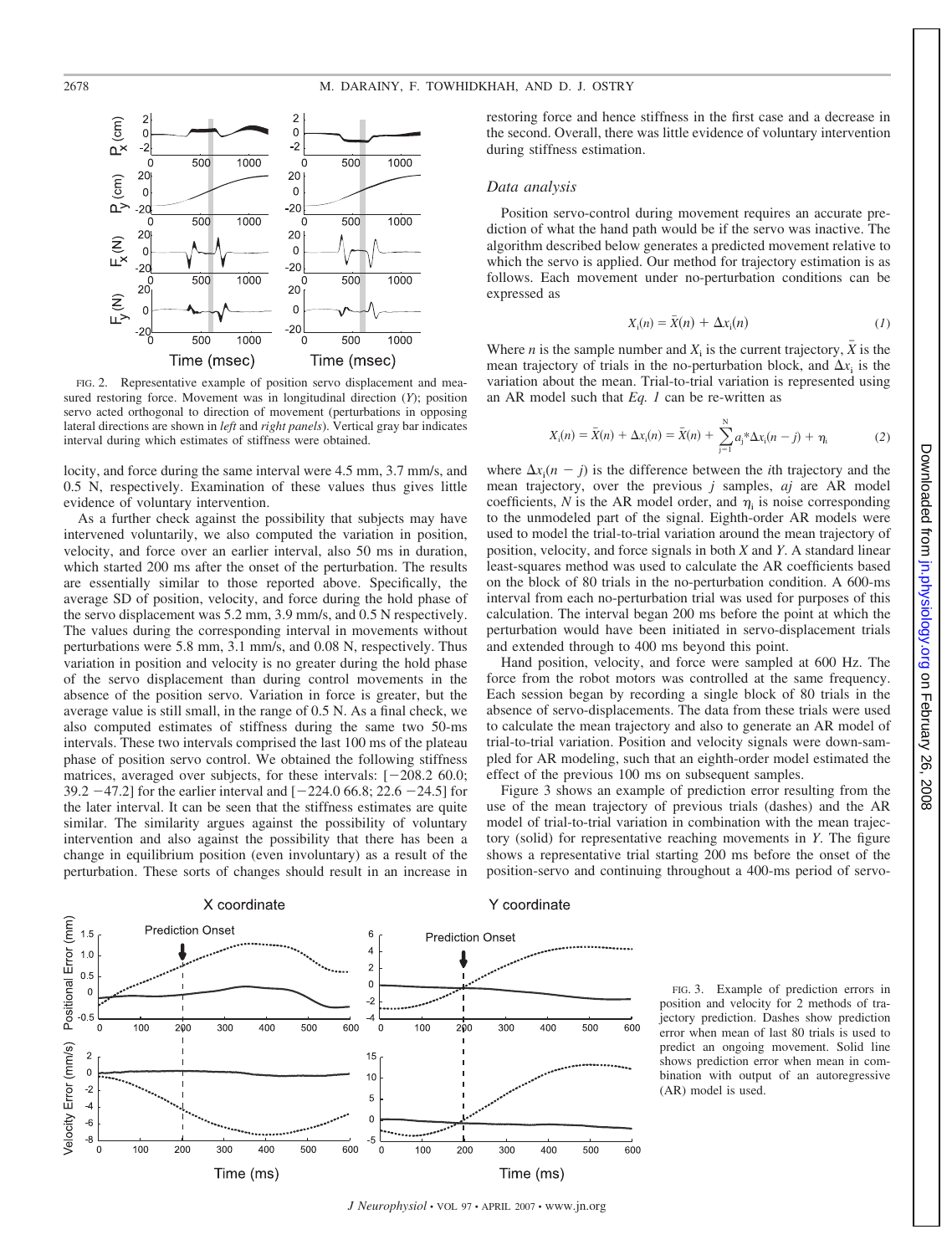control in which the difference between the actual and predicted trajectory is given. Variation in the function shown in dashes reflects the fact that the mean of previous trials differs from the trajectory that is used for present trial. It can be seen that the prediction error for the AR model is small in both the *X* and *Y* position and also for velocity. The prediction error was quantified using a set of 80 movements from the no-perturbation condition in the *Y* direction. For this set of movements, we evaluated the mean error over the first 300 ms of the prediction interval. This is the same interval over which the position servo is applied for purposes of stiffness estimation during measurement trials. For the AR model, the mean of the absolute prediction error was  $1.2 \pm 0.8$  and  $1.3 \pm 0.2$  (SD) mm for *X* and *Y*, respectively. The same calculation for velocity in *X* and *Y* yielded absolute prediction errors of 2.0  $\pm$  1.7 and 3.4  $\pm$  2.1 mm/s, respectively. This shows that prediction error is comparable in the direction of movement and in the perpendicular direction. When the same calculation was repeated using the mean trajectory, the mean of the absolute positional error was  $4.0 \pm 2.5$  and  $6.6 \pm 4.8$  mm in *X* and *Y*, respectively. The mean of absolute velocity errors was  $9.4 \pm 5.1$  and  $18.6 \pm 12.1$  mm/s, respectively. Thus the AR model results in a substantially better estimate of the trajectory for purposes of position servo-control. A further advantage of the AR method is that it minimizes possibly large transient perturbations at the onset of load. Whereas the prediction error for the AR method increases gradually over the prediction interval to reach a maximum toward the end of the interval (Fig. 3), if the mean trajectory was used to predict ongoing movement, there could be large differences between the actual and mean trajectory even at the beginning of the predicted interval (Fig. 3), which would result in large transient loads.

In the data analysis, trials were dropped if the difference between the desired and actual position or the change in restoring force in the final 50 ms of the plateau phase of the servo-displacement exceeded 3 mm or 0.5 N in either *X* or *Y*. This resulted in rejection of  $\leq 4\%$  of trials.

The equation of arm motion in planar movement can be expressed as

$$
I(q)\ddot{q} + C(\dot{q},q) = \tau(\dot{q},q,t) + \tau_{\text{ext}} \tag{3}
$$

where *q* represents angular position of the shoulder and elbow. The left side of the equation gives the passive dynamics of arm, *I* is inertia, and *C* represents the Coriolis and centrifugal component.  $\tau$  is the torque generated by arm muscles and  $\tau_{ext}$  is external torque caused by the robot. For small deviations about the equilibrium trajectory, the equation can be linearized as

$$
I\delta \ddot{q} + \frac{\partial I\ddot{q}}{\partial q}\delta q + \frac{\partial C}{\partial \dot{q}}\delta \dot{q} + \frac{\partial C}{\partial q}\delta q = \frac{\partial \tau}{\partial \dot{q}}\delta \dot{q} + \frac{\partial \tau}{\partial q}\delta q + \delta \tau_{\text{ext}} \tag{4}
$$

In the case of position servo-control

$$
\delta \ddot{q} = \delta \dot{q} \equiv 0 \tag{5}
$$

thus *Eq. 4* can be rewritten as

$$
\left(\frac{\partial \mathcal{I}\ddot{q}}{\partial q} + \frac{\partial C}{\partial q}\right)\delta q = \frac{\partial \tau}{\partial q}\delta q + \delta \tau_{\text{ext}}\tag{6}
$$

The term  $R = -\frac{\partial \tau}{\partial q}$  is the arm stiffness matrix so

$$
R\delta q + \left(\frac{\partial \mathrm{I}\ddot{q}}{\partial q} + \frac{\partial C}{\partial q}\right)\delta q = \delta \tau_{\text{ext}} \tag{7}
$$

*Equation 7* can be transformed into hand coordinates by using the Jacobian matrix, *J*, such that

$$
\delta q = J^{-1} \delta X
$$
  

$$
\delta \tau_{\text{ext}} = J^{\text{T}} \delta F_{\text{ext}}
$$
 (8)

where *X* is the position of the hand in Cartesian space and  $F_{\text{ext}}$  is the

force at the hand due to the robot. After algebraic manipulation, *Eq. 7* can be re-written as

$$
K\delta X + \frac{\partial F_{\rm d}}{\partial q}\delta q = \delta F_{\rm ext}
$$
  

$$
K = J^{-T}RJ^{-1}, \frac{\partial F_{\rm d}}{\partial q} = J^{-T}\left(\frac{\partial I\ddot{q}}{\partial q} + \frac{\partial C}{\partial q}\right)
$$
(9)

where *K* is the hand stiffness matrix,  $\delta X$  and  $\delta F_{ext}$  are the change in hand position and force, respectively. As indicated in *Eq. 9*, the restoring force resulting from servo-displacement contains two terms. The first is the force caused by limb stiffness, and the second is the contribution of dynamics to restoring forces,  $\frac{\partial F_d}{\partial x}$  $\frac{a}{\partial q}$ . We used a numerical method introduced by Burdet and Osu (1999) to calculate the portion of the restoring force caused by stiffness of the arm.  $\frac{\partial F_d}{\partial \phi}$  $\frac{a}{\partial q}$  is a two-by-two matrix, and each element of this matrix can be calculated using *Eq. 10*

$$
\frac{\partial F_{\mathrm{d,i}}}{\partial q_{\mathrm{i}}} = \frac{(J_{\mathrm{q}_{\mathrm{n}+1}}^{-T} (I_{\mathrm{n}+1} \ddot{q}_{\mathrm{n}+1} + C_{\mathrm{n}+1}) - J_{\mathrm{q}_{\mathrm{n}}}^{-T} (I_{\mathrm{n}} \ddot{q}_{\mathrm{n}} + C_{\mathrm{n}}))_{\mathrm{i}}}{q_{\mathrm{j,n}+1} - q_{\mathrm{j,n}}}
$$
(10)

In this equation, *i* and *j* are the *i*th and *j*th elements of  $F_d$  and *q* vectors, respectively, and *n* is the sample number. Estimates of inertia, *I*, and Coriolis force, *C*, were obtained on a per subject basis using subject height and weight (Winter 1990).

### *Simulations*

The simulation studies used a model of planar two-joint arm movement based on the  $\lambda$  version of the equilibrium point hypothesis (Feldman 1986). In the model, both muscle coactivation and movement are dependent on the difference between actual muscle length, *l*, and a centrally specified threshold length  $(\lambda)$  for motor neuron activation. Muscle activation is given by the following equation

$$
A = l - \lambda + \mu \frac{dl}{dt} \tag{11}
$$

in which *A* is positive or zero,  $\mu$  is a constant specifying the dependence of the activation threshold on the velocity of muscle lengthening or shortening, and  $\frac{dl}{dt}$  is velocity dependent afferent feedback. Muscle force, *F*, depends on muscle activation according to the exponential relationship

$$
F = \rho[\exp(A) - 1] \tag{12}
$$

where force varies in proportion to the physiological cross sectional area,  $\rho$ , of each modeled muscle (Winters and Woo 1990). The model includes single-joint muscles at the shoulder and elbow and two-joint muscles that span both joints. Musculo-skeletal geometry is estimated from anatomical sources (An et al. 1981, 1989; Winters and Woo 1990). The muscle model is a variant of the formulation of Zajac (1989) and includes the dependence of force on length and velocity and also excitation and contraction dynamics and passive muscle stiffness. Length- and velocity-dependent reflex delays are also modeled. Extensor muscle moment arm are assumed to be constant for all three extensor muscles (2 cm at the elbow and 4 cm at the shoulder). Flexor moment arms vary with joint angle and are calculated on a geometrical basis (values range between 2.5 and 5 cm). The inertia and geometrical constants of the upper and lower arm are upper and lower arm mass of 2.1 and 1.65 kg, length of 0.34 and 0.46 cm, and moment of inertia about the center of mass of 0.015 and 0.022 kg/m<sup>2</sup>. The modeled physiological cross-sectional area, obtained from Winters and Woo (1990), was 2.1 cm<sup>2</sup> for biceps short head; 11 cm<sup>2</sup> for biceps long head; 14.9 cm<sup>2</sup> for deltoid; 14.9 cm<sup>2</sup> for pectoralis; 12.1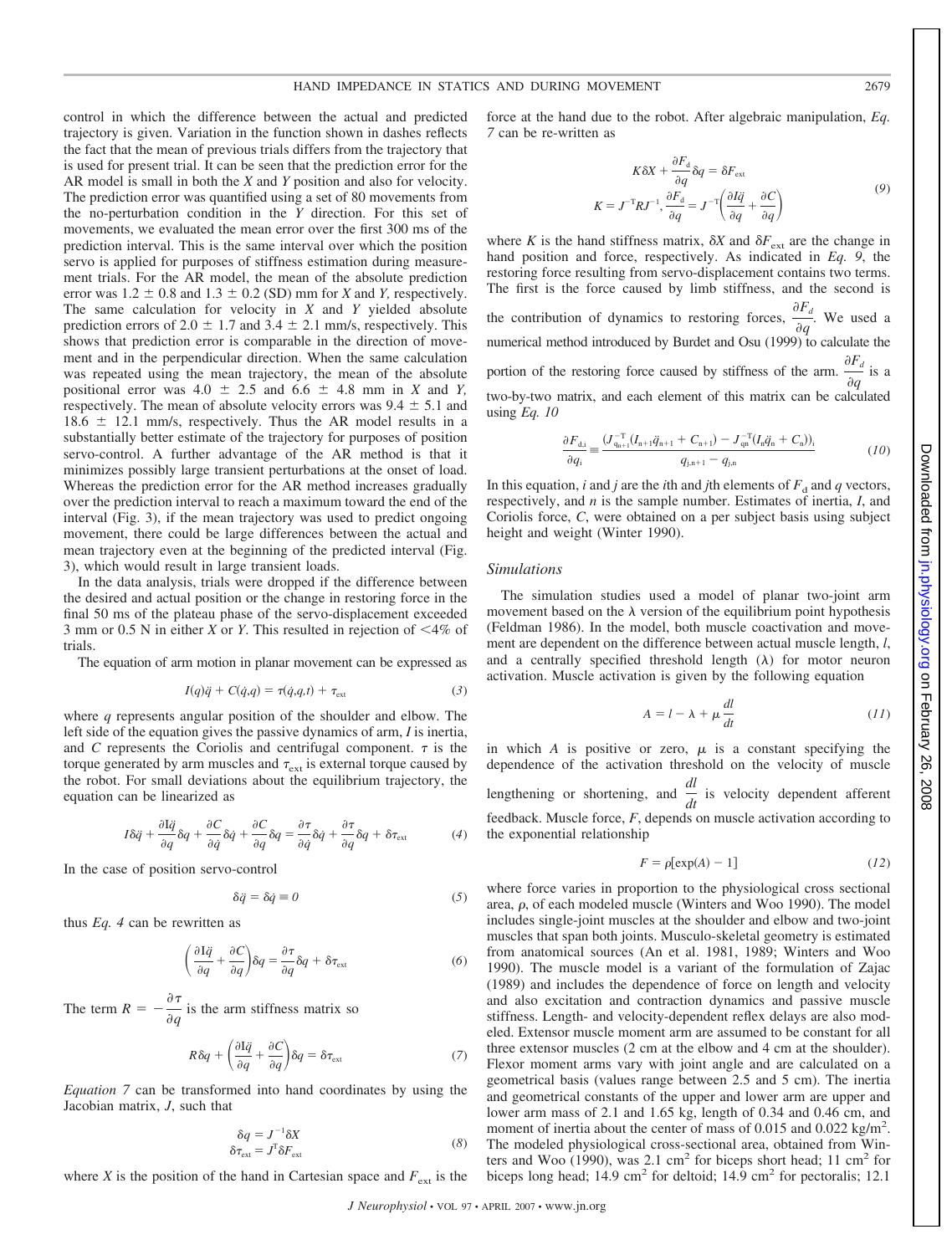$\text{cm}^2$  for triceps lateral head, and 6.7 cm<sup>2</sup> for triceps long head. Gribble et al. (1998) presented a more detailed presentation of the model.

In the simulations presented below, separate commands analogous to the R and C commands of the one joint model are defined to produce movement and muscle coactivation, respectively. Movements are generated assuming straight line equilibrium shifts in hand space. Because the number of modeled muscles exceeds the number of kinematic degrees of freedom, there are, in principle, an infinite number of sets of  $\lambda$  shifts that correspond to each point along the equilibrium trajectory, where each set results in a different level of muscle force. Analogous to the R command in the one joint model, we assume that movements at each point on the trajectory arise as a result of the set of  $\lambda$ s that minimizes total muscle force.

Consistent with experimental evidence (Gomi and Osu 1998; Gribble and Ostry 1998), we defined separate cocontraction commands at the shoulder and the elbow. Cocontraction at the shoulder was specified by the set of  $\lambda$  shifts that increased shoulder muscle forces without changing net shoulder torque. Similarly, the elbow concontraction command increased elbow and double joint muscle forces without changing net elbow torque. As in Gribble et al. (1998), for purposes of these simulations, the cocontraction commands were defined initially in force space, and hence the units of the cocontraction command are *N* and specify average muscle force. The vector in  $\lambda$  space associated with this change in muscle force in statics was used as the cocontraction command.

#### RESULTS

To verify the performance of the trajectory predictor, a block of 80 trials in the *Y* direction was recorded during which a position-servo of zero amplitude was applied. With an ideal predictor, the forces sent to the robot should be zero (because actual and predicted trajectories are the same). During this test block, mean forces sent to the robot in *X* and *Y* were  $-0.07$  and  $\approx$  0 N, and the mean commanded tangential force was 0.83 N. The prediction error was thus centered about zero, and the absolute error in prediction was small. We further examined our trajectory prediction algorithm by comparing mean position, velocity, and force trajectories for a position servo of zero amplitude with other trajectories drawn from no-perturbation movements. In each case, we used values that extended from 200 ms before the onset of the position servo through to the end of the prediction window. Correlation coefficients between the zero amplitude servo and no-perturbation movements were 0.96 and 0.99 for position signals in *X* and *Y*. The results for velocity were 0.94 and 0.99 and for force were 0.91 and 0.99, respectively. These results assured us that the method of trajectory prediction was capable of closely replicating the unperturbed movement.

Figure 4 shows an example of servo-displacements during longitudinal movements. Figure 4*A* shows servo-displacements in *Y* (along the axis of movement); Fig. 4*B* shows displacements in *X*. It can be seen that the 50 ms that is used for stiffness estimation is centered in the middle of movements. In Fig. 4*A*, the plateau phase of the displacement in *Y* shows no effect of servo-control on movement in *X* nor on velocity in *X* or *Y*. After the completion of the position-servo, a deviation of



FIG. 4. Position-servo during longitudinal movements.  $A:$  mean  $\pm$  SD of hand movement in absence of load and with a 1-cm displacement in *Y*. *Vx* and *Vy* indicate velocity, and *Px* and *Py* give position. Apart from the applied displacement in *Y*, there is little change in either position or velocity relative to no-perturbation movements.  $B:$  mean  $\pm$  SD of hand movement without load and with a 1-cm servodisplacement in *X*. *C*: deviation from mean trajectory in *Y* direction, during 1-cm displacement in *Y*. *D*: hand path in horizontal plane. Note that position-servo has no effect on lateral direction. *E*: deviation from mean trajectory in *Y* during 1-cm position-servo in *X*. There is no effect of position-servo in *X* on movement in *Y*. *F*: hand path in horizontal plane during position-servo in *X*.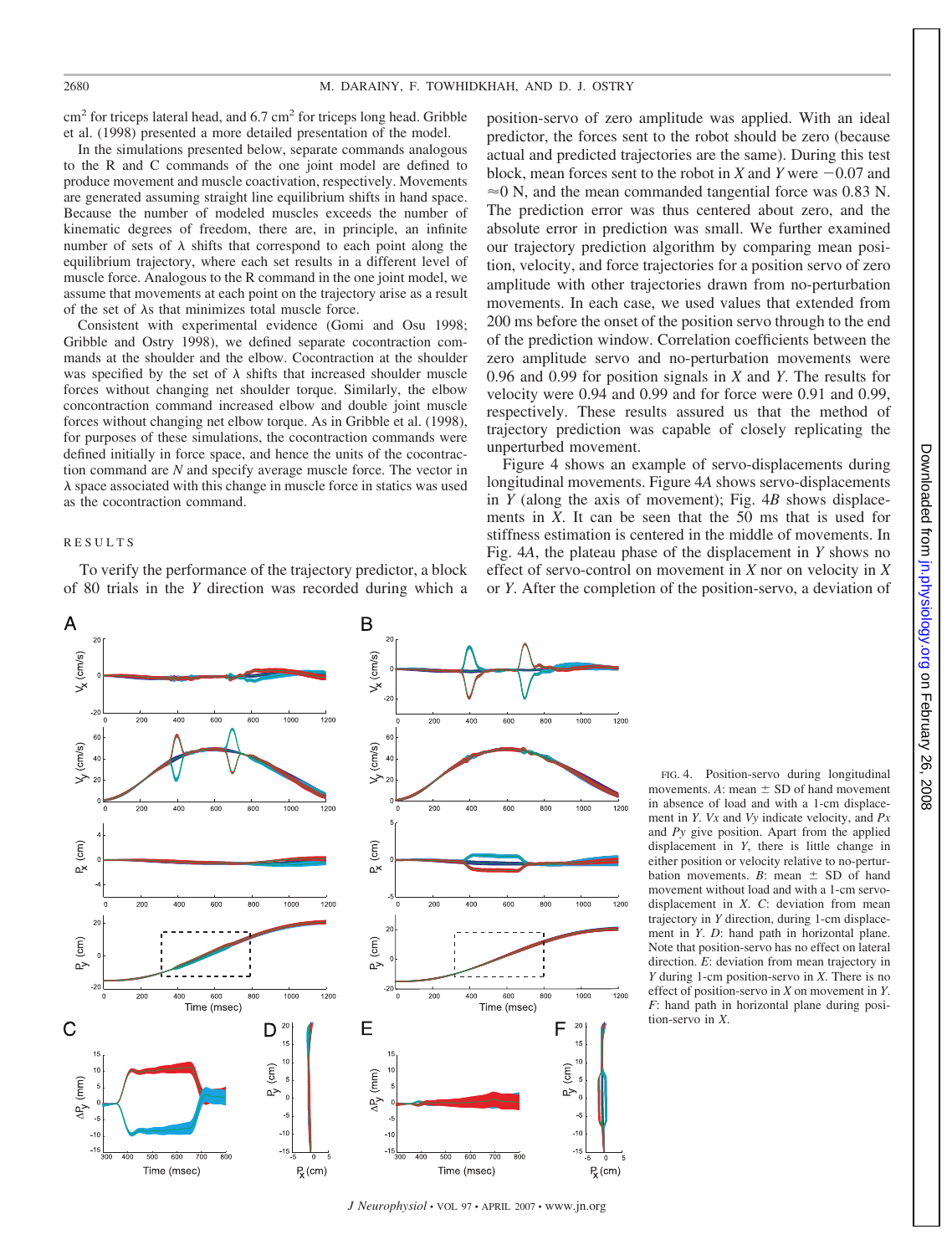the hand can be seen in the *X* direction. During this interval, the maximum departure in *X* from the mean trajectory was 0.5 cm for position and 2.7 cm/s for velocity. The outlined portion in Fig. 4*A* is shown in Fig. 4*C* as a difference score relative to the no-perturbation trajectory. As can be seen, the subject's hand was displaced about 10 mm, and there is no resonance during the plateau phase. Figure 4*D* shows hand paths in the horizontal plane when the servo-displacement is in *Y*.

Figure 4*B* shows servo-displacements in *X*. There is no effect of the position-servo on movement in *Y* (neither in position nor velocity). The plateau phase of position-servo in *X* is stable and without resonance. Figure 4*E* shows there is no departure from the no-perturbation trajectory in the *Y* direction when position-servo is in *X*. Figure 4*F* shows the hand path in the horizontal plane for servo displacements in *X*. The information presented in Fig. 4 thus shows that the servo can be applied in each direction without affecting position or velocity in the other direction.

Figure 5*A* shows hand stiffness ellipses under stationary conditions and during movement in *X* and *Y*. The solid lines show the static condition, dots are for movements in *Y,* and dashes for movements in *X*. The mean orientation of the major axis of the ellipse relative to the horizontal axis was 123.8  $\pm$ 11.1, 130.4  $\pm$  12.6, and 164.5  $\pm$  9.8° for the static condition and for movement in *X* and *Y,* respectively. Differences in orientation were assessed using repeated-measures ANOVA followed by Bonferroni corrected post hoc tests. In comparison with static conditions, there was a significant counterclockwise rotation of ellipse during movement in  $Y (P \le 0.01)$ . The



FIG. 5. Empirical and simulated hand stiffness ellipses. Lateral direction is given on the horizontal; the longitudinal direction is on the vertical. Stiffness measures were taken with the elbow at 90° and the shoulder at 45°. *A*: stiffness ellipses under static conditions and during longitudinal and lateral movements for subjects S1–S6. Solid line shows static stiffness ellipse; dots show ellipse during longitudinal movements. Dashes represents stiffness during lateral movement. *B*: simulated stiffness ellipse under static conditions (solid) and during longitudinal (dots) and lateral (dashes) movements. *Left*: elbow and shoulder cocontraction are 15 N for static stiffness estimates and for lateral and longitudinal movements. *Center*: elbow and shoulder cocontraction are 15 N in statics and 30 N during movement. *Right*: elbow and shoulder cocontraction are 15 N (statics). For longitudinal movement, shoulder cocontraction is 60 N, whereas elbow cocontraction is 10 N. For lateral condition, the shoulder is at 20 N, and the elbow is 50 N.

orientation of the ellipse for movement in *X* was not different from that under static conditions ( $P > 0.05$ ). We assessed differences in the size and the shape of the stiffness ellipse. The shape of the ellipse, as defined by ratio of the major to minor axis, was  $2.5 \pm 0.7$ ,  $2.62 \pm 1.0$ , and  $10.6 \pm 2.9$  for statics, *X*, and *Y,* respectively. The shape changed reliably for movement in *Y* such that it was thinner than in the two other conditions  $(P < 0.01)$ . There were no reliable differences in the size of the ellipse as defined by the enclosed area  $(P > 0.05)$ . Values of  $2.2 \pm 0.8$ ,  $3.4 \pm 1.4$ , and  $1.9 \pm 1.0$  N<sup>2</sup>/cm<sup>2</sup> were obtained for this measure. Table 1*A* shows the numerical value of stiffness matrices for all subjects and conditions. Table 1*B* gives the corresponding values in joint coordinates.

We assessed the statistical reliability of the anti-symmetric term of the joint stiffness matrix by using, as elsewhere, between-subject ANOVAs. The anti-symmetric term is the mean of the difference between the two off-diagonal terms. It has been suggested that nonzero anti-symmetric values result from an imbalance in reflex interactions between shoulder and elbow muscles (Hogan 1985). We found that the anti-symmetric term of the joint stiffness matrix differed in magnitude depending on movement direction  $(P < 0.05)$  and was reliably different from zero for movements in  $Y (P < 0.05)$ . The anti-symmetric term was not found to be reliably different from zero for movements in *X* or for measures under postural maintenance conditions.

#### *Simulation studies*

To understand the empirically observed patterns, we simulated the stiffness that might be expected by using a two-joint planar arm model described in Gribble et al. (1998). The simulations replicated the procedures in the experimental study. Modeled control signals were based on the  $\lambda$  version of equilibrium-point hypothesis. Commands analogous to R and C commands in previous versions of the model (Gribble et al. 1998) were used to produce rotation of the joints and muscle coactivation without movement. To obtain estimates of stiffness in statics, values for R and C commands were held constant to simulate postural maintenance. To obtain estimates of stiffness during movement, the R command was varied to simulate movement. Separate cocontraction commands were defined for the elbow and shoulder. The elbow cocontraction command was applied to single-joint elbow muscles and biarticular muscles (Gomi and Osu 1998; Gribble and Ostry 1998). The shoulder cocontraction command was applied to singlejoint shoulder muscles.

Figure 5*B* shows the simulated ellipses for the conditions tested experimentally. The corresponding stiffness matrices are given in Table 2 in both hand and joint coordinates. The *left, center*, and *right panels* of Fig. 5*B* give different strategies for stiffness regulation. To simulate the stiffness ellipse under static conditions, shoulder and elbow cocontraction commands were set to 15 N, and values associated with the R command were held constant. The resulting ellipse is shown with a solid line in all three panels. The orientation of the major axis of this ellipse is 121.0° relative to the horizontal, and its size is 1.95  $N^2$ /cm<sup>2</sup>, which is comparable with that observed in the empirical data. Simulated stiffness ellipses for movements in *Y* are shown with dots and for *X* with dashes. The results presented in the three panels were obtained using different cocontraction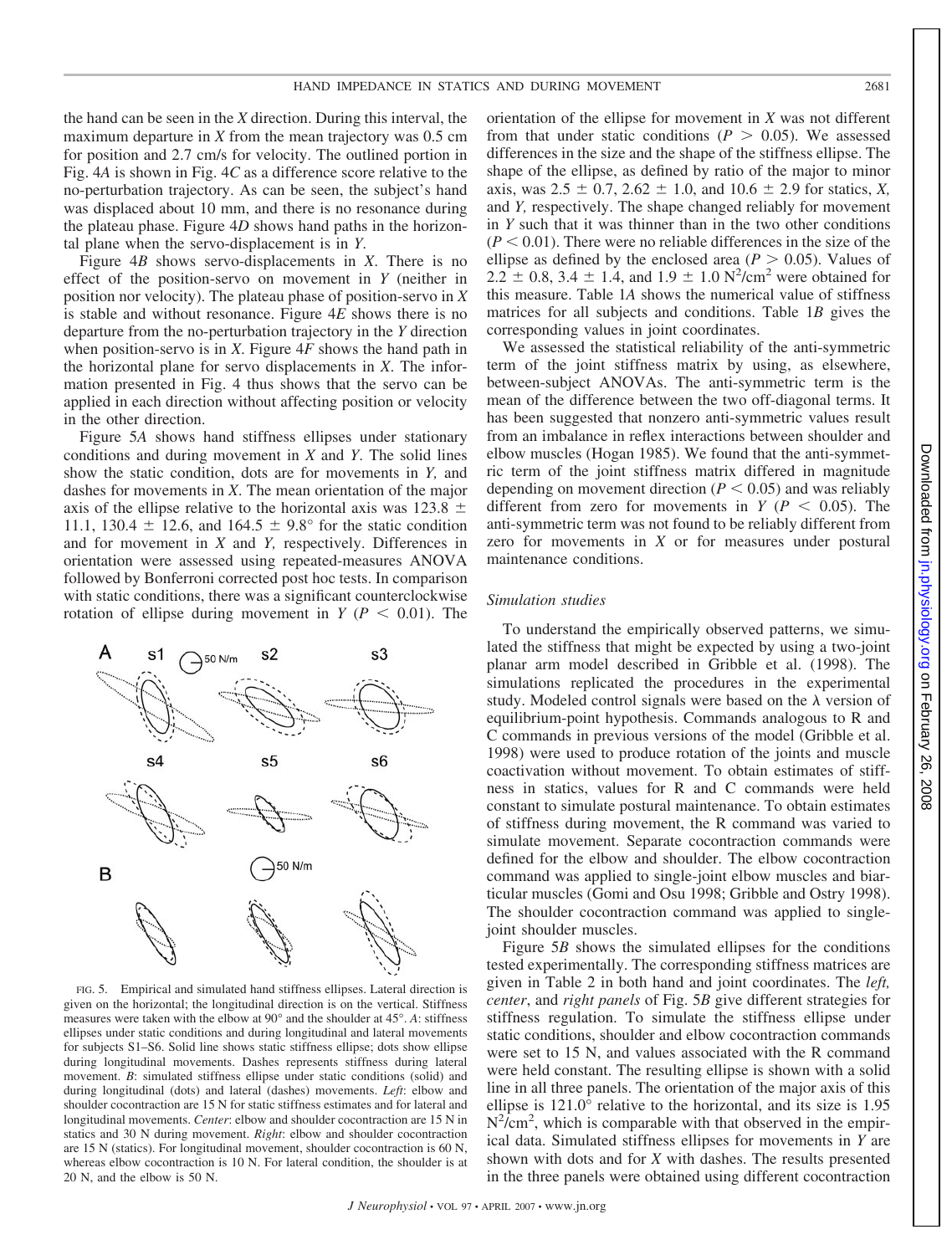# 2682 M. DARAINY, F. TOWHIDKHAH, AND D. J. OSTRY

TABLE 1. *Empirical estimates of stiffness (95% CI) during longitudinal and lateral reaching movements and also under static conditions*

|                | Postural Maintenance |                  | X Direction       |                   | Y Direction       |                  |
|----------------|----------------------|------------------|-------------------|-------------------|-------------------|------------------|
| S1             | $-68.5 \pm 5.6$      | $30.9 \pm 5.4$   | $-81.1 \pm 13.9$  | $24.1 \pm 9.6$    | $-243.0 \pm 10.5$ | $109.8 \pm 13.5$ |
|                | $21.1 \pm 4.8$       | $-138.8 \pm 7.8$ | $35.0 \pm 12.6$   | $-156.9 \pm 8.7$  | $157.8 \pm 13.5$  | $-24.2 \pm 17.4$ |
| S <sub>2</sub> | $-103.0 \pm 7.8$     | $38.7 \pm 5.7$   | $-155.8 \pm 9.0$  | $31.5 \pm 7.5$    | $-230.4 \pm 10.0$ | $10.0 \pm 10.2$  |
|                | $45.6 \pm 4.9$       | $-79.7 \pm 4.0$  | $63.9 \pm 6.3$    | $-112.6 \pm 5.2$  | $60.6 \pm 5.5$    | $-28.3 \pm 5.6$  |
| S <sub>3</sub> | $-89.1 \pm 8.0$      | $18.7 \pm 6.1$   | $-117.1 \pm 25.0$ | $15.0 \pm 15.4$   | $-250.1 \pm 8.2$  | $-2.7 \pm 7.7$   |
|                | $28.4 \pm 5.2$       | $-99.5 \pm 5.0$  | $34.4 \pm 10.9$   | $-119.3 \pm 6.7$  | $21.2 \pm 6.8$    | $-21.1 \pm 6.4$  |
| <b>S4</b>      | $-72.3 \pm 6.1$      | $38.6 \pm 3.2$   | $-103.1 \pm 14.1$ | $96.5 \pm 12.2$   | $-223.9 \pm 9.8$  | $11.7 \pm 8.3$   |
|                | $39.0 \pm 5.9$       | $-129.3 \pm 6.0$ | $57.9 \pm 9.5$    | $-141.0 \pm 8.2$  | $85.1 \pm 5.8$    | $-40.8 \pm 4.9$  |
| <b>S5</b>      | $-51.9 \pm 5.3$      | $32.5 \pm 4.8$   | $-54.0 \pm 2.8$   | $11.7 \pm 4.4$    | $-175.2 \pm 4.7$  | $-2.4 \pm 4.8$   |
|                | $31.6 \pm 2.2$       | $-68.8 \pm 3.3$  | $35.0 \pm 1.9$    | $-57.1 \pm 2.9$   | $16.6 \pm 2.7$    | $-14.8 \pm 2.8$  |
| S6             | $-81.1 \pm 5.7$      | $28.4 \pm 6.5$   | $-126.9 \pm 26.4$ | $73.3 \pm 20.9$   | $-221.3 \pm 12.3$ | $8.9 \pm 11.2$   |
|                | $19.6 \pm 6.0$       | $-112.3 \pm 6.1$ | $38.8 \pm 17.4$   | $-122.8 \pm 13.8$ | $59.6 \pm 5.4$    | $-18.0 \pm 4.9$  |

|                | <b>Fixed Posture</b> |         | X Direction |          | Y Direction |          |
|----------------|----------------------|---------|-------------|----------|-------------|----------|
| S <sub>1</sub> | $-15.20$             | $-4.48$ | $-18.01$    | $-6.70$  | $-53.65$    | $-14.94$ |
|                | $-5.58$              | $-8.98$ | $-5.48$     | $-10.34$ | $-9.56$     | 0.02     |
| S <sub>2</sub> | $-22.84$             | $-7.38$ | $-34.66$    | $-14.24$ | $-51.48$    | $-25.05$ |
|                | $-6.61$              | $-5.69$ | $-10.60$    | $-10.0$  | $-19.37$    | $-10.87$ |
| S <sub>3</sub> | $-19.85$             | $-8.14$ | $-26.12$    | $-11.77$ | $-56.07$    | $-28.79$ |
|                | $-7.05$              | $-8.18$ | $-9.60$     | $-10.81$ | $-26.11$    | $-14.61$ |
| S <sub>4</sub> | $-15.97$             | $-3.99$ | $-22.63$    | $-0.89$  | $-49.93$    | $-24.09$ |
|                | $-3.95$              | $-7.17$ | $-5.22$     | $-5.18$  | $-15.86$    | $-9.70$  |
| S <sub>5</sub> | $-11.44$             | $-2.27$ | $-11.97$    | $-4.86$  | $-39.28$    | $-20.22$ |
|                | $-2.37$              | $-3.27$ | $-2.24$     | $-3.72$  | $-18.09$    | $-10.16$ |
| S <sub>6</sub> | $-18.05$             | $-6.16$ | $-28.11$    | $-6.25$  | $-49.44$    | $-24.12$ |
|                | $-7.15$              | $-8.40$ | $-10.12$    | $-7.95$  | $-18.43$    | $-9.87$  |

Part A gives the hand stiffness matrix  $\begin{bmatrix} K_{xx} & K_{xy} \\ K_{yx} & K_{yy} \end{bmatrix}$  in N/m; part B gives the joint stiffness  $\begin{bmatrix} R_{ss} & R_{se} \\ R_{es} & R_{ee} \end{bmatrix}$  in N.m/rad.

commands. In the *left panel*, shoulder and elbow commands during movement where unchanged from those under static conditions (15 N each). In the *center panel,* shoulder and elbow commands were both increased to 30 N. In the *right panel*, for movements in *Y*, elbow cocontraction was constant at 10 N, and shoulder cocontraction was set to 60 N. For movements in *X*, shoulder was constant at 20 N and elbow was increased to 50 N. For all cocontraction strategies (including the *left panel* where cocontraction was unchanged from static conditions), the stiffness ellipse rotated counterclockwise during movement

TABLE 2. *Simulated stiffness matrices in hand coordinates (A) and in joint coordinates (B)*

|                      | Condition 1         |                    | Condition 2                         |                    | Condition 3         |                    |
|----------------------|---------------------|--------------------|-------------------------------------|--------------------|---------------------|--------------------|
|                      |                     |                    | A. Simulated Hand Stiffness         |                    |                     |                    |
| X direction          | $-41.3$<br>30.7     | 40.5<br>$-111.8$   | $-64.0$<br>43.1                     | 59.0<br>$-158.2$   | $-55.5$<br>16.3     | 37.1<br>$-170.6$   |
| Y direction          | $-73.5$<br>37.9     | 44.6<br>$-49.1$    | $-114.3$<br>52.8                    | 67.6<br>$-82.1$    | $-142.8$<br>85.2    | 97.0<br>$-86.5$    |
| <b>Fixed Posture</b> | $-53.5$<br>35.7     | 40.9<br>$-126.5$   |                                     |                    |                     |                    |
|                      |                     |                    | <b>B.</b> Simulated Joint Stiffness |                    |                     |                    |
| X direction          | $-9.04$<br>$-1.33$  | $-0.22$<br>$-4.73$ | $-14.03$<br>$-2.55$                 | $-0.76$<br>$-6.94$ | $-12.29$<br>$-4.69$ | $-2.36$<br>$-9.98$ |
| Y direction          | $-16.22$<br>$-4.06$ | $-3.31$<br>$-2.32$ | $-25.26$<br>$-7.03$                 | $-5.37$<br>$-4.39$ | $-31.45$<br>$-6.54$ | $-5.22$<br>$-2.72$ |
| <b>Fixed Posture</b> | $-11.76$<br>$-2.17$ | $-1.59$<br>$-5.98$ |                                     |                    |                     |                    |

Units are N/m and N.m/rad, respectively. In Condition 1, shoulder and elbow cocontraction were both 15 N. In Condition 2, the cocontraction command for both shoulder and elbow were set to 30 N. In Condition 3, for movement in Y, elbow cocontraction was 10 N and shoulder cocontraction was 60 N. For movements in X, elbow and shoulder cocontraction were 50 N and 20 N, respectively.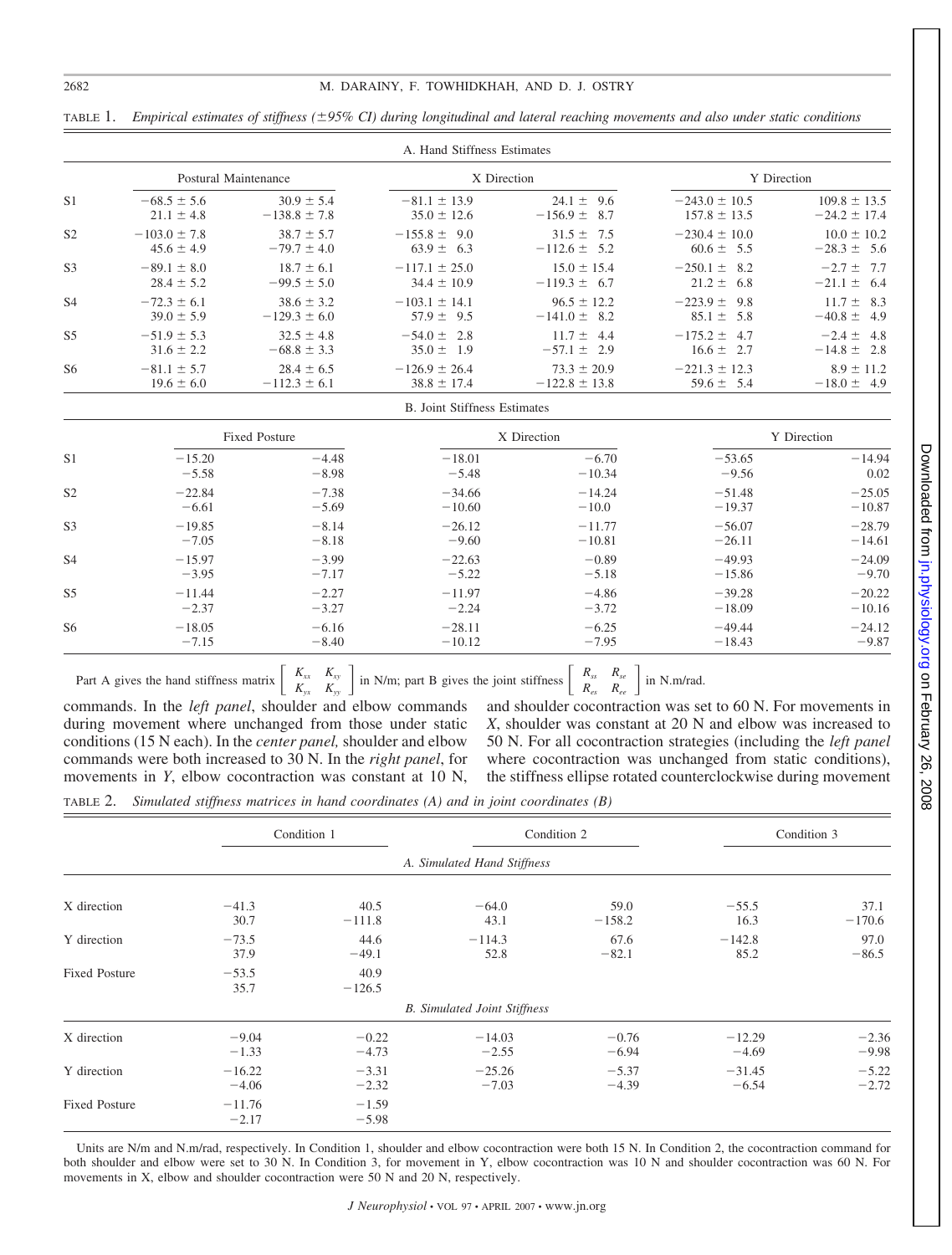

FIG. 6. Empirical and simulated joint stiffness ellipses. Shoulder stiffness is given on the horizontal; elbow stiffness is on the vertical. *A*: empirical joint stiffness ellipses under static conditions (solid) and during reaching movements in *X* (dashes) and *Y* (dots). Empirical ellipses were derived by averaging stiffness matrices over subjects. *B*: simulated joint stiffness ellipses in the same 3 conditions. Shoulder and elbow cocontraction command were 15 N in all 3 conditions. *C*: static joint stiffness was simulated using a 15-N cocontraction command at both the elbow and shoulder; 30-N cocontraction commands were used when stiffness was simulated during movement. *D*: for movement in *Y* direction, shoulder cocontraction command was 60 N, and elbow cocontraction command was 10 N. For movements in *X*, shoulder cocontraction command was 20 N, and elbow cocontraction command was 50 N.

in *Y* and rotated clockwise by a lesser amount for movement in *X*. The shape and orientation of the actual ellipse for movement in *Y* is closely matched by the ellipse in the *right panel,* whereas for movement in *X*, the pattern shown in the *center panel* is closest to that observed empirically. The orientation of the simulated ellipse for movements in *Y* is 144.6, 142.4, and 145.1° and the orientation for *X* is 120.2, 119.2, and 109.9° for *left, center*, and *right panels,* respectively.

Figure 6 shows stiffness ellipses in joint coordinates. The solid line gives joint stiffness under static conditions. The dotted line is for movements in *Y*; the dashed line is for movements in *X*. For purposes of graphical presentation of the empirical data, we averaged the joint stiffness matrices of the six experimental subjects. Figure 6*A* gives the associated joint stiffness ellipses. Figure 6, *B–D,* shows simulated joint stiffness ellipses. Figure 6*B* shows joint stiffness under static conditions and for movements in *X* and *Y*. For both posture and movement, the modeled cocontraction command is 15 N at the shoulder and elbow. Figure 6*C* shows the effects of using a cocontraction command of 30 N during movement while holding cocontraction under static conditions to 15 N. Figure 6*D* shows the effects of different levels of cocontraction on movements in *X* and *Y*. For the *Y* direction, 10 and 60 N are used at the elbow and shoulder, respectively. For the *X* direction, 50 and 20 N are used at the elbow and shoulder, respectively. Stiffness in statics is simulated using 15-N cocontraction at both joints. It should be noted that there is a close correspondence between the joint stiffness ellipses based on empirical data and those obtained from simulations. As in the hand stiffness stimulations shown in Fig. 5, the ellipse for the actual movement in *Y* is matched by the ellipse shown in Fig. 6*D,* where shoulder stiffness is 60 N and elbow is 10 N. Similarly, the empirical data for movement in *X* is closest to the corresponding ellipse in Fig. 6*C* (30 N at each of the shoulder and elbow).

We used the model to assess stiffness during postural maintenance at muscle activation levels that were matched to those obtained during movement. The goal was to determine whether there is something unique about the changing patterns of muscle activation during movement or simply the fact that muscle activation at levels matched to those in movement results in the change in modeled stiffness ellipse orientation. The modeled control signals needed to match muscle activation levels were obtained by selecting from simulated movements the set of muscle  $\lambda$ s associated with the hold phase of the perturbation—the point at which stiffness was estimated. This set of  $\lambda$ s was used in combination with modeled servo displacements to obtain estimates of stiffness, with the limb fixed at the center of the workspace by simulating a high stiffness robot handle at the desired measurement point. The observed patterns of hand stiffness are shown in Fig. 7. It can be seen that, when muscle activation levels are matched to those observed in movement, the orientation of the simulated stiffness ellipses tends to match those observed empirically. Stiffness at muscle activation levels equal to those in statics is shown as a solid line. When  $\lambda$ s are chosen to match activation during longitudinal movements (dots), the simulated stiffness ellipse rotates counterclockwise, as is observed empirically. Similarly, when  $\lambda$ s produce activation that is matched to lateral movements (dashes), small clockwise changes in orientation are observed. These observations are consistent with the idea that differences in stiffness ellipse orientation under static conditions and during movement arise as a consequence of the patterns of muscle activation that drive the limb.

# DISCUSSION

A limited ability for stiffness change has been observed under static conditions (Darainy et al. 2004; Gomi and Osu 1998; Perreault et al. 2002), whereas the capacity for stiffness control during reaching movements seems to be more substantial (Burdet et al. 2001; Franklin et al. 2003). In this study, we tried to assess some of the reasons for this discrepancy.

As a first step in understanding this difference, we evaluated the degree to which stiffness changes from posture to movement even when there are no destabilizing forces involved. We estimated arm stiffness in the center of the workspace during



FIG. 7. Simulated hand stiffness ellipses in which stiffness is assessed during postural maintenance at the same muscle activation levels as in movement. Stiffness at muscle activation levels equal to static conditions is shown as a solid line. Stiffness for muscle activation matched to longitudinal movements is shown with dots. When activation is matched to lateral movements, stiffness patterns shown with dashes are obtained. Under static conditions, a simulated cocontraction command of 15 N at both the shoulder and elbow was used. For the longitudinal match, cocontraction levels of 60 and 10 N were used at the shoulder and elbow, respectively. For lateral match, cocontraction was set at 30 N for both joints.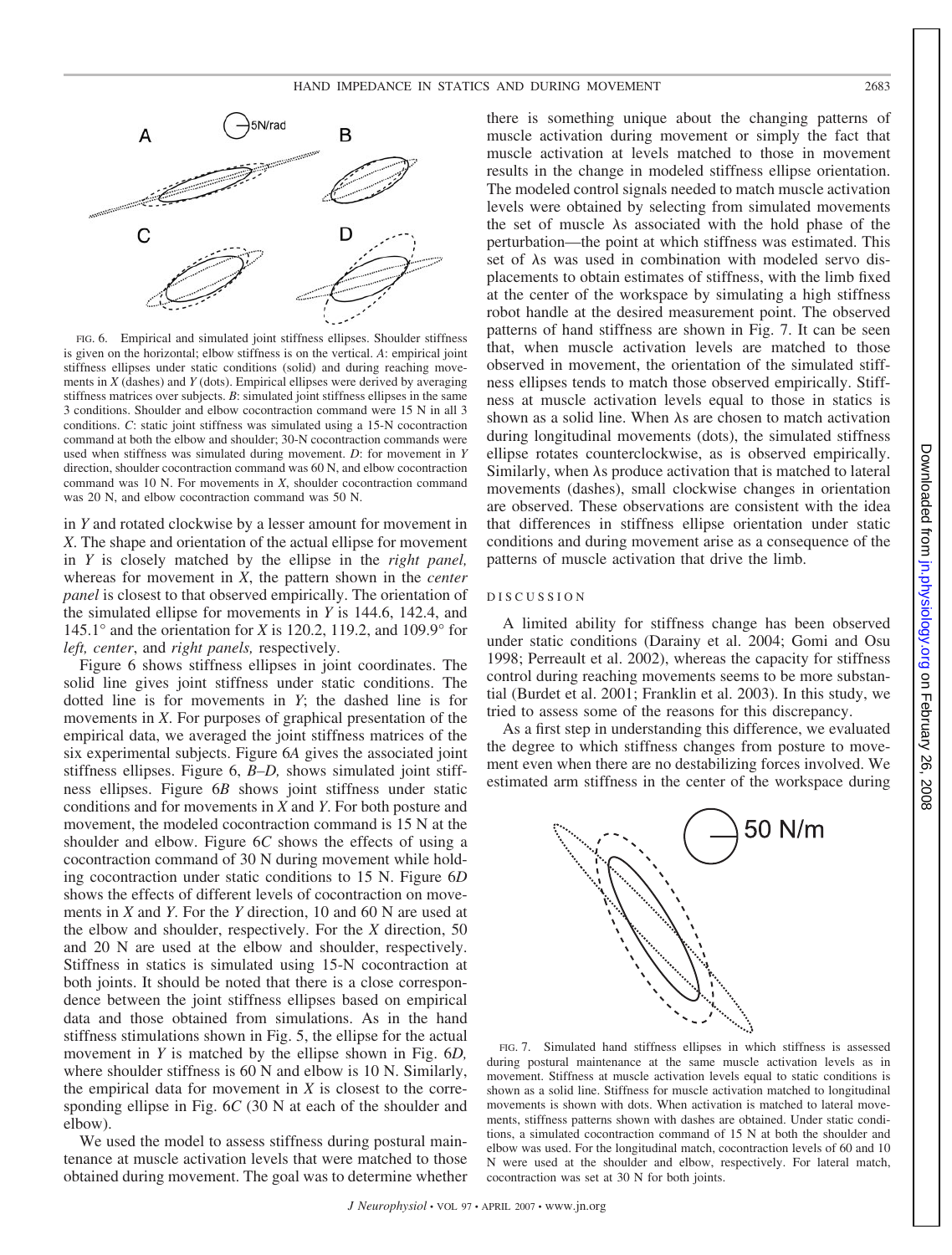postural maintenance and in the same central location during lateral and longitudinal movements. During longitudinal movements, we observed a counterclockwise rotation of the hand stiffness ellipse of almost 40° in comparison with its orientation under static conditions. During lateral movements, there was no reliable change in ellipse orientation.

We used a model of planar shoulder and elbow movement to study the manner in which control signals to muscles might be altered to produce the empirically observed patterns of stiffness. Two different commands provided for movement and for muscle cocontraction— one that shifts the position of the limb at a fixed level of cocontraction (analogous to the R command in a single-joint model) and the other that results in changes in muscle coactivation without any movement (analogous to the C command). In the simulation studies, when we used the model to compare stiffness estimates during movement and in statics, we found that even when the magnitude of the cocontraction command was the same in statics and during movement (Fig. 5*B, left*), the orientation of the stiffness ellipse shifted in a manner similar to that observed empirically, both for lateral and longitudinal movement directions. In effect, the same centrally specified coactivation level led to different patterns of force opposing servo-displacement when combined with different commands that result in movement.

An examination of the simulation results (Figs. 5*B* and 7) shows that the main determinant of the orientation of the stiffness ellipse in our modeling studies is the pattern of muscle activation during movement and also movement direction. Changes in the overall cocontraction level and in the balance of cocontraction between the elbow and the shoulder have noticeable but smaller effects on ellipse orientation. The simulations show that different overall levels of cocontraction primarily produce changes in the size and shape of the ellipse (Fig. 5*B, middle*). Changes in the balance of shoulder and elbow cocontraction can also affect the orientation of the ellipse as shown for movements in *X* (*right*).

The anti-symmetric term of the joint stiffness matrix was found to be reliably different from zero for movements in the longitudinal direction. This finding is relevant to a proposal by Hogan (1985) that the asymmetry arises from interjoint reflexes that are unequal in magnitude. The basic idea here is as follows. The off-diagonal terms of the joint stiffness matrix give the torque at the shoulder caused by motion at the elbow and also torque at the elbow caused by motion of the shoulder. Interjoint reflexes contribute to the torque that arises at one joint as a consequence of movement at another. When interjoint reflex gains are equal in magnitude, for the same displacements at the shoulder and elbow, the reflex contribution to the restoring force at the opposite joint will be equal—torque change at the elbow caused by shoulder motion will tend to be offset by torque change at the shoulder caused by elbow motion. Any asymmetry in interjoint reflex gains could lead to differences in the magnitude of these off-diagonal elements and consequently to asymmetric stiffness matrices. It should be noted that there are other factors in addition to an asymmetry in interjoint reflex gains that could contribute to an imbalance in the magnitude of the off-diagonal terms. In particular, differences in muscle moment arm lengths at the shoulder and the elbow in combination with a nonlinear dependence of force on muscle length mean that the same change in joint angle at the shoulder and elbow can result in different torques at the two joints.

It is informative in this context to consider the results of our modeling studies. The model in its present form does not include intermuscular reflex interactions. It does, however, model the nonlinear dependence of force on muscle length and also variation in muscle moment arm lengths. As shown in Table 2, the simulated stiffness matrices are nearly symmetric. This could indicate that asymmetry in stiffness that is observed empirically arises more as a result of reflex interaction, which is not modeled, than nonlinearities in muscle mechanical behavior, which are.

A number of recent studies have reported arm stiffness in the absence of external load during reaching movements along lateral or longitudinal axes (Burdet et al. 2001; Frolov et al. 2006; Gomi and Kawato 1997; Mah 2001). The studies use two different approaches for stiffness estimation: one using openloop force control (Frolov et al. 2006; Gomi and Kawato 1997; Mah 2001), and the other, which includes this study, uses position-servo control (Burdet et al. 2001). For movements in a lateral direction, this study and those of Gomi and Kawato (1997) and Frolov et al. (2006) find that movement alone produces little systematic change in the orientation of the hand stiffness ellipse relative to that observed under postural conditions. In contrast, for movements in a longitudinal direction, a broad range of hand stiffness ellipse orientations has been observed. Gomi and Kawato (1997) reported an ellipse orientation that rotates clockwise relative to that observed under static conditions. In contrast, Frolov et al. (2006) reported a large counterclockwise rotation of the stiffness ellipse. Indeed, the orientation of the ellipse reported by Frolov et al. (2006), in the absence of external load, is comparable with that described by Burdet et al. (2001) after learning a divergent force field. This study likewise documents a substantial counterclockwise rotation relative to statics, but one that is clearly less than that found in Frolov et al. and quite close in value (within  $\sim 10^{\circ}$ ) to that obtained by Burdet et al. (2001).

Studies by Frolov et al. (2006) and Gomi and Kawato (1997) differ in several ways from those reported here, and the differences in procedure and in the direction of movement may well account for the observed differences in stiffness ellipse orientation. First, the direction of movement differed in Gomi and Kawato (1997) and Frolov et al. (2006). Frolov et al. used near to far movements; Gomi and Kawato used far to near. Moreover, Frolov et al. (2006) used force pulses and a restricted set of force application directions. Perturbations were delivered in three directions that were separated by only 60°. Gomi and Kawato (1997) also used force pulses and, as a reference trajectory, they used a mean of unperturbed movements. Their procedure also required estimation of inertia, viscosity, and stiffness. These differences in both movement direction and procedure could have contributed to the different estimates of stiffness ellipse orientation.

The simulated and empirical values of joint stiffness in this study are comparable with those reported in other studies. Estimates of static joint stiffness from Tsuji et al. (1995) and Gomi and Kawato (1997) range from 5 to 20 N.m/rad for shoulder stiffness, 4 to 13 N.m/rad for elbow stiffness, and 1 to 7 N.m/rad for the off-diagonal terms of the joint stiffness matrix. Our empirical and modeled values are both within this range. Our estimates of joint stiffness during movement are for